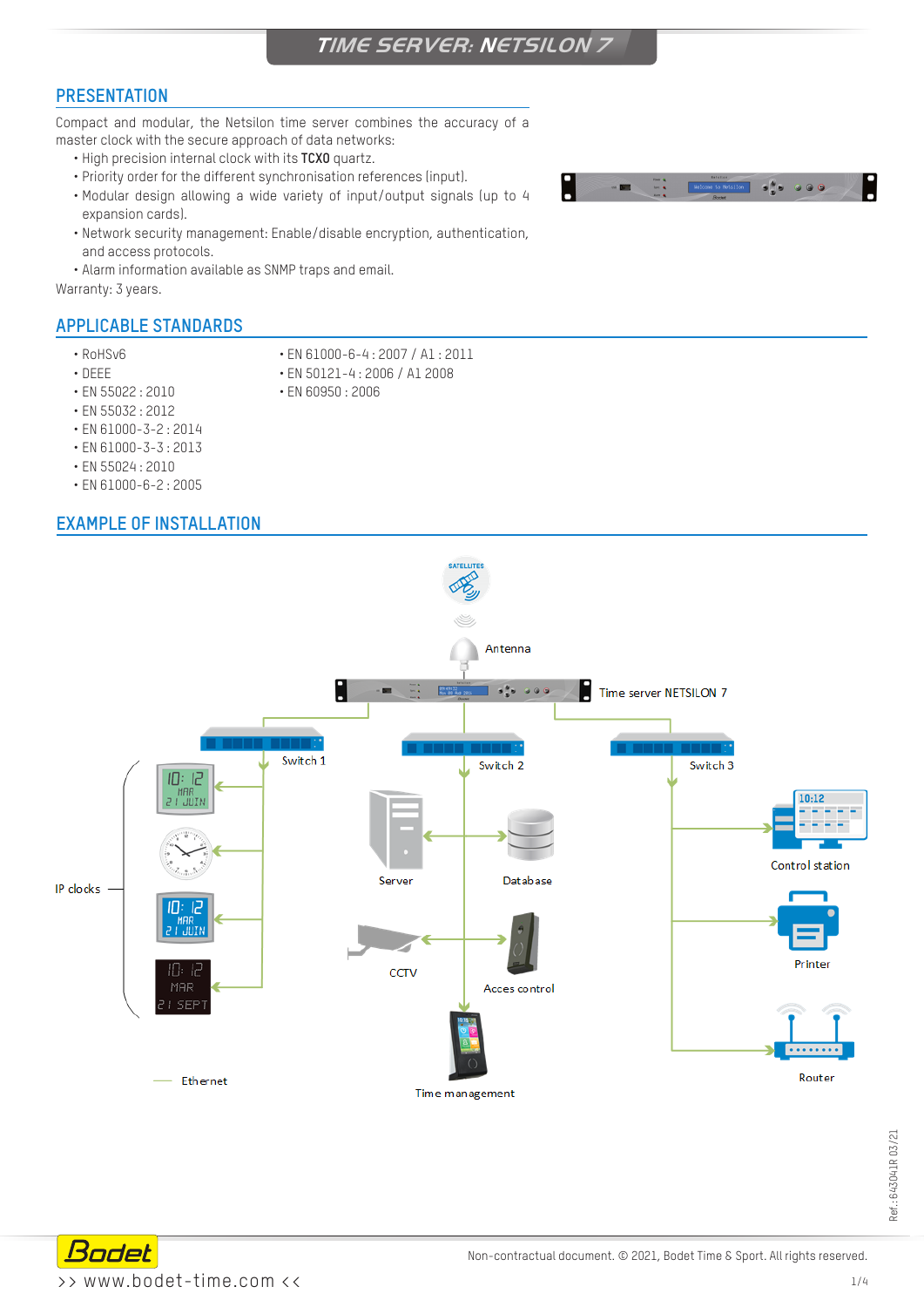# **TIME SERVER: NETSILON 7**

# **REFERENCE SIGNALS**

| <b>STANDARD</b>   | <b>OPTION</b>                                        |
|-------------------|------------------------------------------------------|
| GPS<br><b>NTP</b> | ALS162<br><b>NTP</b>                                 |
| <b>NTP</b>        | <b>NTP</b><br>AFNOR<br>24V // Impulses<br><b>DCF</b> |

### **SPECIFICATIONS**

|                                                                     | <b>TYPICAL VALUE OF TCXO QUARTZ</b> |
|---------------------------------------------------------------------|-------------------------------------|
|                                                                     |                                     |
|                                                                     |                                     |
| HOLOOVET (after 2 weeks GPS synchronisationat constant temperature) | 5 ms (after 24 hours)               |

### **MECHANICAL CHARACTERISTICS**

| Metal case $-1$ U rack $-19''$ |
|--------------------------------|
|                                |
|                                |
|                                |
|                                |
|                                |



## **ELECTRICAL CHARACTERISTICS**

|                       | AC only: $100-240V \sim /50-60Hz / 1.9-0.8A$<br>or DC only: 22-30V <del>---</del> / 3.2-1.9A<br>or AC+DC   Redundant power supplies,<br>or AC+AC   characteristics, above. | <b>FANLESS</b> |
|-----------------------|----------------------------------------------------------------------------------------------------------------------------------------------------------------------------|----------------|
|                       | Alarm IN<br>Dry contact Input, potential-free contact<br>$\ln 5$ 10 mA                                                                                                     |                |
|                       | Alarm OUT<br>Relay NC-NO-C.<br>Maximum current: 1A/50V <del>---</del> , 1A/30V~                                                                                            |                |
| <b>MTBF</b>           | 100,000 hours                                                                                                                                                              |                |
| <b>COMMUNICATIONS</b> |                                                                                                                                                                            |                |

| RJ45, 10/100/1000 BASE-T                                                                                                     |
|------------------------------------------------------------------------------------------------------------------------------|
| RS232, DB9 connector                                                                                                         |
| USB socket (Enable/Disable) for saving and updating software<br>Keyboard (lockable) and LCD screen for network configuration |

Ref.: 643041R03/21 Ref.: 643O41R 03/21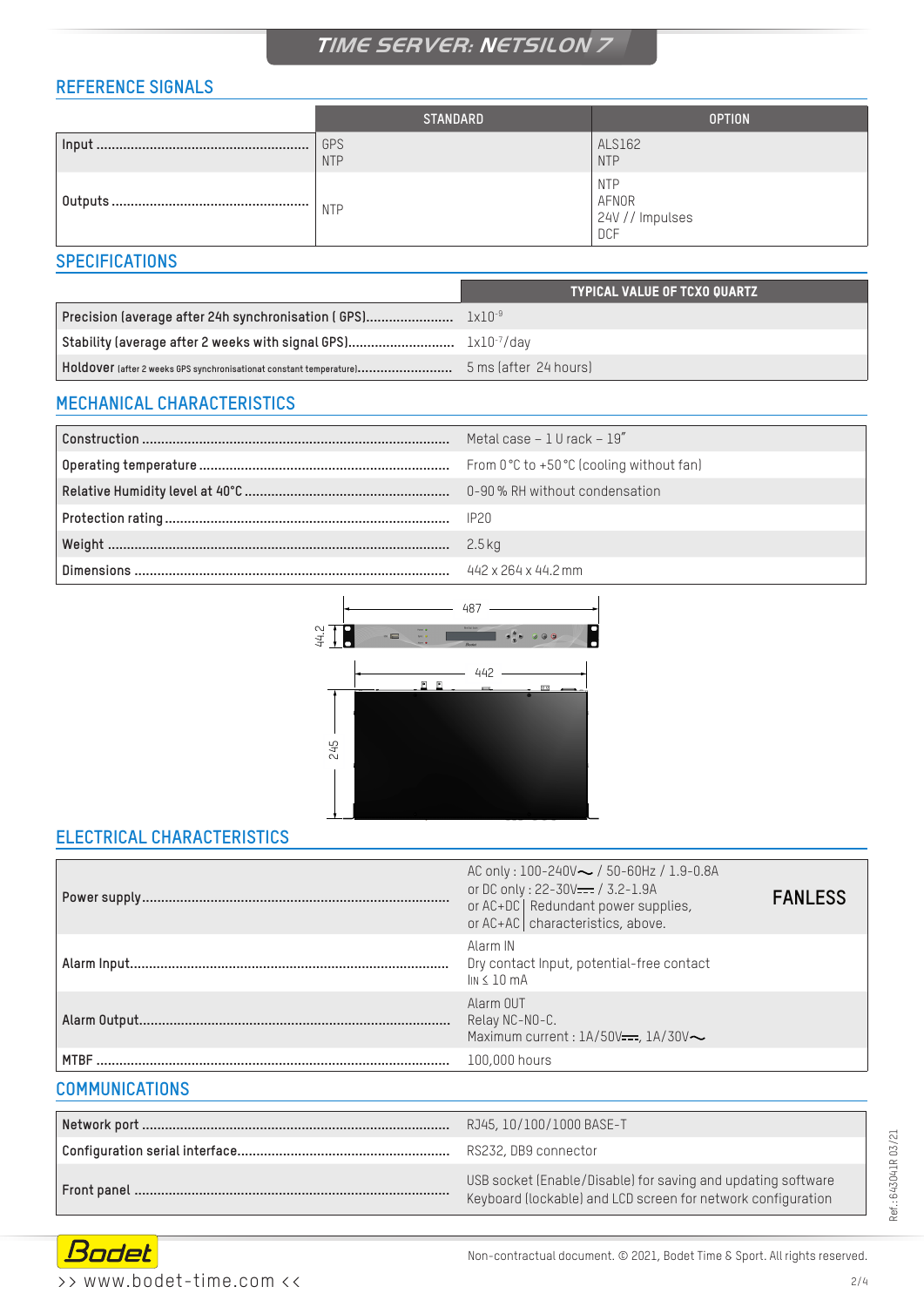# **NETWORK CHARACTERISTICS**

#### **PROTOCOLS**

|                                            | Conforms with RFC 1305 and 5905. Supports Unicast, Broadcast,<br>Multicast, Anycast, MD5 encryption, peering and Autokey. |
|--------------------------------------------|---------------------------------------------------------------------------------------------------------------------------|
| Number maximum of NTP requests per second. |                                                                                                                           |
|                                            | 32 000                                                                                                                    |
|                                            | Conforms with RFC 1769, 2030, 4330 and 5905.                                                                              |
|                                            | Conforms with RFC 868.                                                                                                    |
|                                            | Conforms with RFC 867.                                                                                                    |

#### **COMMUNICATION**

| Conforms with RFC 2616.                                                                  |
|------------------------------------------------------------------------------------------|
| SSH v1.3, SSH v1.5, SSH v2 (openSSH) (password and /or<br>authentication by certificates |

#### **MANAGEMENT**

| ID | IPv4, IPv6 : Dual stack |
|----|-------------------------|
|----|-------------------------|

| <b>SERVICES</b> |                                  |
|-----------------|----------------------------------|
| <b>DHCP</b>     | DHCPv4, DHCPv6, Autoconf & Slaac |
| <b>SMTP</b>     | Mail forwarding                  |

#### **SUPERVISION**

| Alarm.      | SNMP traps, email and relay contact                       |
|-------------|-----------------------------------------------------------|
| <b>SNMP</b> | v1 (RFC 1157), v2c (RFC 1901-1908) and v3 (RFC 3411-3418) |
|             | Event log service                                         |
|             | Sending and receiving of alarms                           |

## **SECURITY FEATURES**

- Enable/disable protocols,
- Protection by single authentication (login + password) or authentication via LDAP / Radius,
- DES and AES encryption,
- SHA-1, MD5 authentication,
- SSL/TLS: securing exchanges via computer network,
- SCP: secured copy of Netsilon files in SSH session,
- SFTP: secured transfer of Netsilon files in SSH session.

#### **REFERENCES**

| $\, \cdot \,$ 907 900 | NETSILON 7 AC    |
|-----------------------|------------------|
| ∣• 907 901.           | NETSILON 7 DC    |
| $\cdot$ 907902        | NETSILON 7 AC+DC |
| $\cdot$ 907903        | NETSILON 7 AC+AC |

### **EXPANSION CARDS**

| I• 907 920                      | NETWORK CARD (RJ45) 2-port            |
|---------------------------------|---------------------------------------|
| '∙ 907 921                      | NETWORK CARD (SFP) 2-port             |
| $\,\cdot\,$ 907 940 $\,\cdot\,$ | AFNOR CARD 2-outputs                  |
| $\cdot$ 907942                  | IMPULSE CARD 1-output                 |
| Ⅰ• 907 944.                     | CURRENT LOOP CARD 1 input $+1$ output |